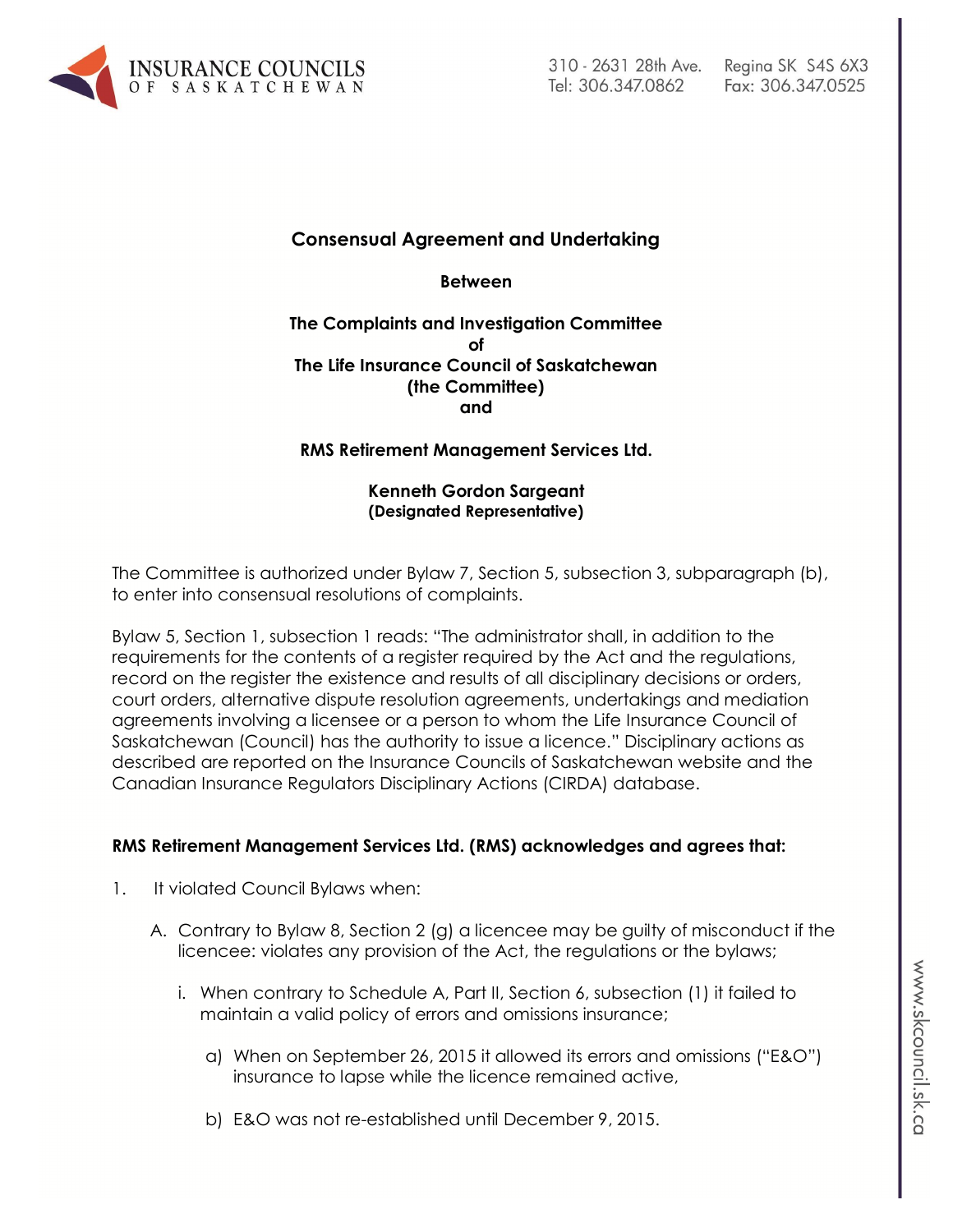RMS Retirement Management Services Ltd.

- c) RMS was without E&O coverage for 74 days; and
- ii. When contrary to Bylaw 2, Section 1, subsection (4) (d) it failed to immediately notify Council of cancellation or non-renewal of its errors and omissions insurance.
- 2. Its rights to appear before a Discipline Committee of Council have been explained to it and it fully understands it's rights and/or obligations under Council Bylaw 10;
- 3. It waives its rights to appear before a Discipline Committee and undertakes not to exercise any appeal rights it may have under Council Bylaw 10, Section 3 or *The Saskatchewan Insurance Act,* (the Act) as it relates to matters set out in this Consensual Agreement and Undertaking (Agreement).
- 4. This Agreement does not preclude Council from pursuing any other investigation against RMS for activities not identified in this Agreement that may be in violation of Council Bylaws or the Act.
- 5. RMS has been advised by the Committee that it is in its interests to obtain independent legal advice before entering into this Agreement.
	- a. RMS has obtained such independent legal advice and is satisfied with the same, prior to executing this Agreement, or
	- b. RMS has willingly chosen not to obtain such advice prior to executing this Agreement.
- 6. RMS hereby affirms that it has read and understood the terms of this Agreement, and is signing it voluntarily and of its own free will.

#### **RMS having waived its rights, undertakes to:**

- 1. Pay a fine in the amount of \$603.00; and
- 2. Reimburse Council's investigation costs in the amount of \$440.00.
- 3. RMS will pay all fines and investigative costs within 30 days of receipt of this Agreement.
- 4. RMS will ensure E&O insurance is in place while RMS continues to hold an insurance licence.